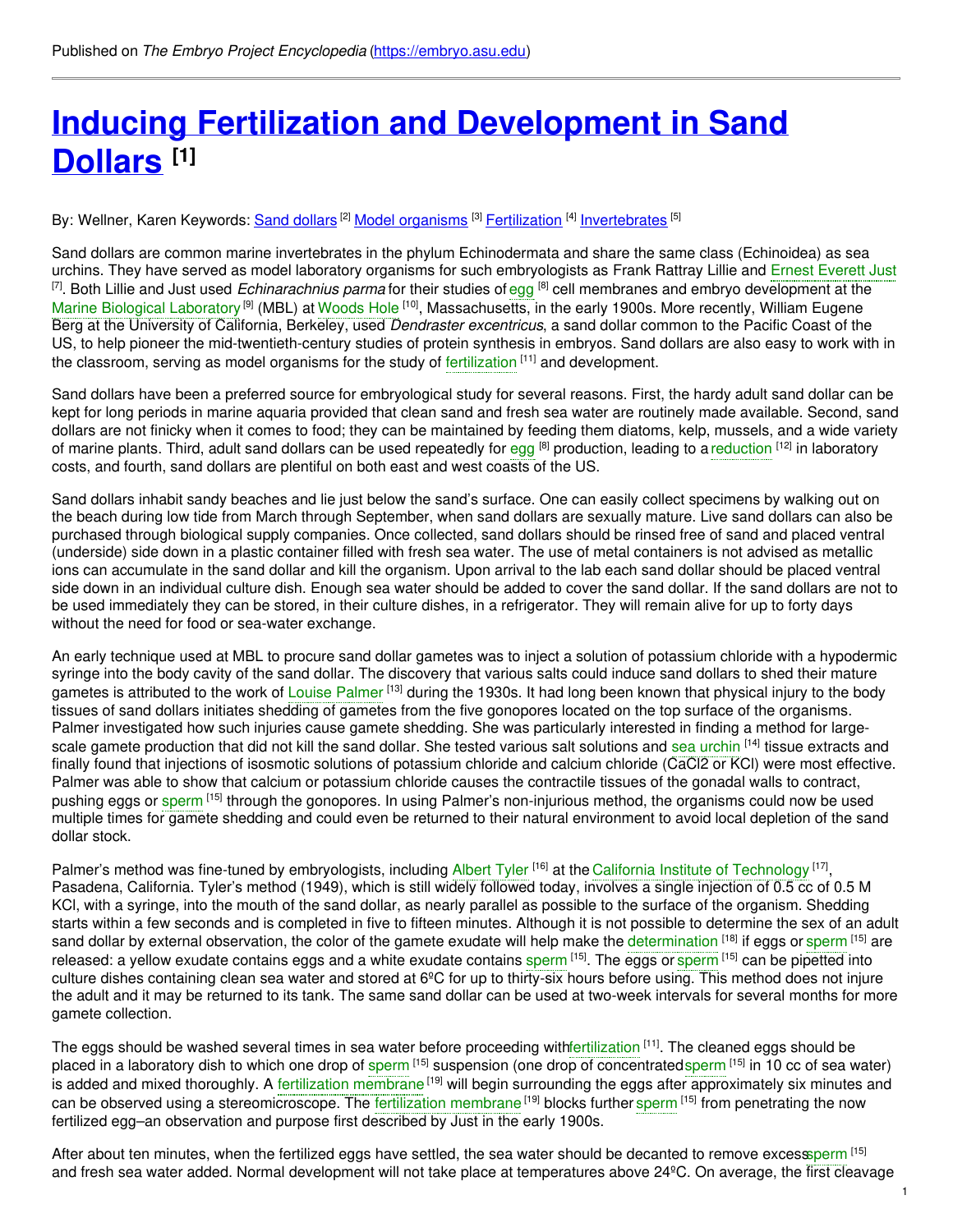occurs around one-and-a-half hours after [fertilization](https://embryo.asu.edu/search?text=fertilization) <sup>[11]</sup>, the second at two hours, and the third at three. The sand dollar [blastula](https://embryo.asu.edu/search?text=blastula) [20] will form at the ten-hour mark.

Once [gastrulation](https://embryo.asu.edu/search?text=gastrulation) <sup>[21]</sup> is complete the embryos begin to form "arms" and feed on suspended diatoms and algae in sea water. It is at this point that the non-motile embryos transition to free-swimming forms, called echinoplutei larvae. The early larval form has two arms and forms twenty-four hours after [fertilization](https://embryo.asu.edu/search?text=fertilization) <sup>[11]</sup> at 22ºC (the lower the temperature, the longer it takes for the larvae to develop). In forty-eight more hours the larvae will develop four arms and in twelve more hours, they will show six arms. The ciliated arms are used to help the larva move and to sweep detritus into its mouth. The larvae can be reared to [metamorphosis](https://embryo.asu.edu/search?text=metamorphosis) <sup>[22]</sup> if they are transferred to large aquaria of sea water whose floors are covered with diatom-enriched sand. Thenetamorphosis <sup>[22]</sup> of the bilateral echinoplutei to their radially symmetrical and sedentary adult forms normally takes several weeks.

With the ability to induce large numbers of gametes in relatively short periods of time the sand dollar has remained a favored model [organism](https://embryo.asu.edu/search?text=model%20organism) <sup>[23]</sup> in [embryology](https://embryo.asu.edu/search?text=embryology) <sup>[24]</sup> laboratories and high school biology classrooms. Instructors and students interested in working with sand dollars for [fertilization](https://embryo.asu.edu/search?text=fertilization) [11] and development studies are advised to consult the National Science Digital Library [\(http://nsdl.org](http://nsdl.org) <sup>[25]</sup>) and the journal of the National Association of Biology Teachers *w[ww.nabt.org](http://www.nabt.org)* <sup>[26]</sup>).

# **Sources**

- 1. Costello, Donald. P., Margaret. E. Davidson, Annett Eggers, M. H. Fox, and Catherine Henley.*Methods for Obtaining and* Handling Marine Eggs and Embryos. [Woods](https://embryo.asu.edu/search?text=Woods%20Hole) Hole <sup>[10]</sup>, MA: Marine Biological [Laboratory](https://embryo.asu.edu/search?text=Marine%20Biological%20Laboratory)<sup>[9]</sup>, 1957.
- 2. Grave, Caswell. "A Method of Rearing Marine Larvae."*Science* 15 (1902): 579–80.
- 3. Palmer, Louise. "The Shedding Reaction in [Arbacia](https://embryo.asu.edu/search?text=Arbacia) <sup>[27]</sup> punctulata." *[Physiological](https://embryo.asu.edu/search?text=Physiological%20Zoology) Zoology <sup>[28]</sup>* 10 (1937): 352–67.
- 4. Tyler, Albert. "A Simple, Non-Injurious Method for Inducing Repeated Spawning of Sea Urchins and Sand Dollars.*T*" *he Collecting Net* 19 (1949): 19–20.
- 5. Wright, Robert W. "Fertilization and Embryology of Sand Dollars."*The American Biology Teacher* 31 (1969): 184–85.

Sand dollars are common marine invertebrates in the phylum Echinodermata and share the same class (Echinoidea) as sea urchins. They have served as model laboratory organisms for such embryologists as Frank Rattray Lillie and Ernest Everett Just. Both Lillie and Just used Echinarachnius parma for their studies of egg cell membranes and embryo development at the Marine Biological Laboratory (MBL) at Woods Hole, Massachusetts, in the early 1900s. More recently, William Eugene Berg at the University of California, Berkeley, used Dendraster excentricus, a sand dollar common to the Pacific Coast of the US, to help pioneer the mid-twentieth-century studies of protein synthesis in embryos. Sand dollars are also easy to work with in the classroom, serving as model organisms for the study of fertilization and development.

#### **Subject**

Sand [dollars](https://embryo.asu.edu/library-congress-subject-headings/sand-dollars)<sup>[29]</sup> [Fertilization](https://embryo.asu.edu/medical-subject-headings/fertilization)<sup>[30]</sup>

#### **Topic**

[Processes](https://embryo.asu.edu/topics/processes)<sup>[31]</sup>

#### **Publisher**

Arizona State University. School of Life Sciences. Center for Biology and Society. Embryo Project Encyclopedia.

#### **Rights**

© Arizona Board of Regents Licensed as Creative Commons Attribution-NonCommercial-Share Alike 3.0 Unported (CC BY-NC-SA 3.0) http://creativecommons.org/licenses/by-nc-sa/3.0/

#### **Format**

[Articles](https://embryo.asu.edu/formats/articles) <sup>[32]</sup>

**Last Modified** Wednesday, July 4, 2018 - 04:40

# **DC Date Accessioned**

Thursday, May 10, 2012 - 14:06

**DC Date Available** Thursday, May 10, 2012 - 14:06

# **DC Date Created**